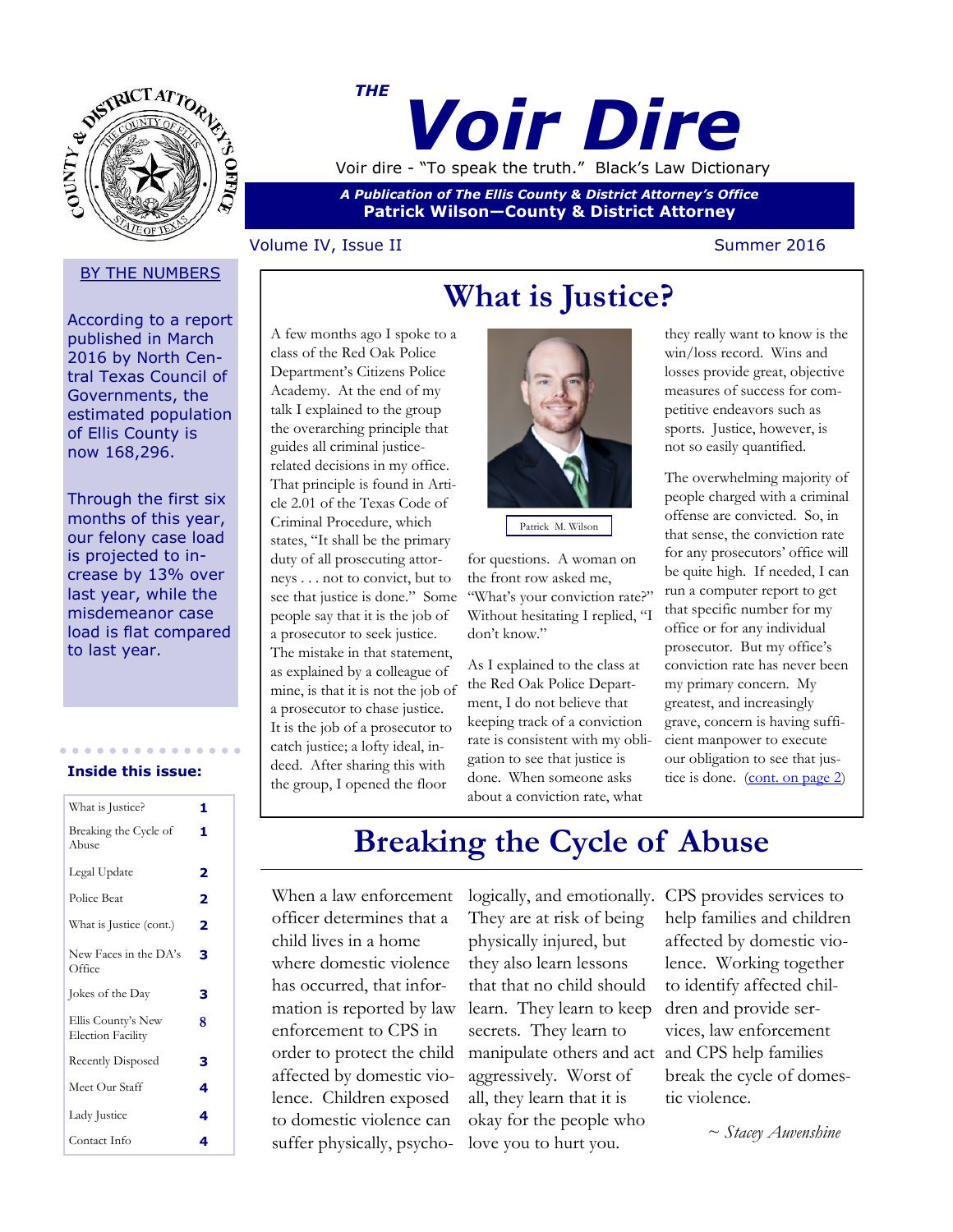## <span id="page-1-0"></span>**Legal Update**

#### [Utah v. Strieff](http://www.supremecourt.gov/opinions/15pdf/14-1373_83i7.pdf)

The U.S. Supreme Court has held that the "attenuation doctrine" may permit the admission of evidence that was discovered after the arrest of an individual who was initially stopped without reasonable suspicion if that person is determined during the stop to have an outstanding warrant.

The Court applied the three attenuation factors previously set out in Brown v. Illinois. While the first factor–temporal proximity–weighed against admission of the evidence, the existence of the warrant provided an intervening circumstance that

#### favored the State.

In the Utah case, the third factor– purpose and flagrancy of the official misconduct–also weighed in favor of the State. The officer making the stop was not conducting a "suspicionless fishing expedition" but was attempting to gather evidence about suspected drug activity in a house. The officer "was at most negligent, but his errors in judgment hardly rise to a purposeful or flagrant violation" of the suspect's Fourth Amendment rights.

Thus, it is important to note that the case of Utah v. Strieff does



not excuse dragnet searches or "whim" searches, which may be found to be flagrant official misconduct that would lead to suppression of the evidence even in the presence of an outstanding warrant.

### **Police Beat**

#### **Dorinda Lizette Clark**

Dorinda Lizette Freeman Clark, 54 of Waxahachie, Texas (formerly of Lampasas) passed away Friday, July 08, 2016 at the T. Boone Pickens Cancer Center in Dallas, Texas. Dorinda was born May 24, 1962, in Fort Ord, California. She lived in Killeen, for several years while her father was in the U.S. Army, working as a Military Police and

in C.I.D. She graduated in 1980 from Lampasas High School. Dorinda followed in her Father's footsteps and became a Police Officer. She worked as a dispatcher, jailer and Police Officer in Harker Heights, Copperas Cove, Lancaster and Ennis. From patrol to detective, she always felt she could make a difference, one life at a time. Police work was her life. In Lieu



of Flowers, the family asks for Donations be made to the Leukemia & Lymphoma Cancer Society in Dorinda's name.

### **What is Justice? (cont.)**

Justice, like beauty, is often in the eye of the beholder. A beautiful work of art in the eye of one person is a worthless piece of junk in the eye of another. Maybe justice is aggressively prosecuting someone for committing a heinous crime. Maybe justice is giving a second chance to someone who just made a mistake. Maybe justice is helping a victim get on with their life as soon as possible. Maybe justice is doing nothing at all. Maybe justice, like art, is popular. Or maybe justice, like art, is widely reviled. One's perspective changes with

the facts and with one's relationship to the facts.

In an adversarial criminal justice system, it is a guarantee that not everyone will be happy with the outcome. My job is to see that justice is done. I take that obligation to heart. Detractors may dismiss that as hokey. They will point to examples of what they consider injustice caused by others in my profession or to outcomes of cases – locally and across the country - with which they disagree. I have no control over any prosecutor's

office other than my own. Someone will disagree with almost any outcome.

My profession has informed my faith, and my faith has informed my profession. "Follow justice and justice alone, so that you may live and possess the land the lord your God is giving you." Deuteronomy 16:20. I have yet to discover an infallible human endeavor. There has been only one perfect man. The fact that we cannot achieve an ideal does not mean we should not try. Every day in my office we do our best to see that justice is done.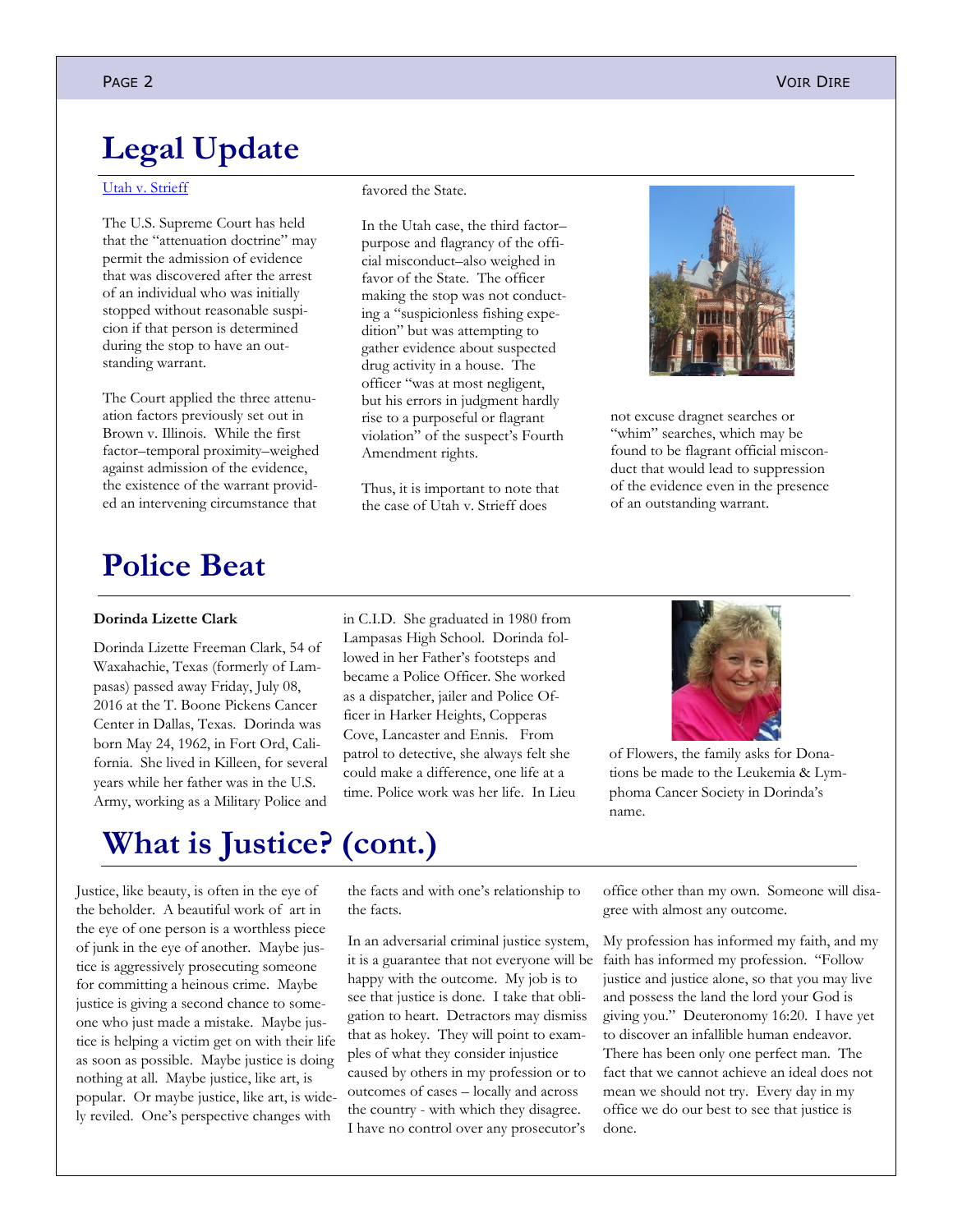#### VOLUME 1, ISSUE 2 PAGE 3

### **New Faces in the DA's Office**

The Ellis County and District Attorneys' Office is proud to announce the hiring of Nicole Dempsey. Nicole handles misdemeanor prosecutions as well as mental commitments. She comes to us by way of Hood County, where she worked as an Assistant County Attorney for three years. Prior to that, Nicole was an adult probation officer in Denton County for almost seven years. While working full time as a probation officer, Nicole went to law school at night at



**Nicole Dempsey**

Texas A&M University School of Law, formerly known as Texas Wesleyan School of Law. Nicole comes by her passion for law enforcement honestly, her grandfather was a patrol officer for the Fourth District in Cleveland, Ohio from 1948 through 1977. We are excited to have Nicole working with us. If you see her in the Courthouse, welcome her to Ellis County.

### **Ellis County's New Election Facility**



## **Jokes of the Day**

Probably the worst thing you can hear when you're wearing a bikini is "Good for you!" @ElizaBayne

A hotel minibar allows you to see into the future and find out what a can of Pepsi will cost in 2020. Comedian Rich Hall

This summer, I'm going to go to the beach and bury metal objects that say "Get a life" on them. Demetri Martin

## **Recently Disposed**

**Chance McClain** sentenced to 2 years TDCJ on one burglary of a habitation and 10 years probated for ten years on a second burglary of a habitation, with restitution of \$14,637.39.

The completion of the New Ellis County Election Facility at 204 E. Jefferson was one of Joe White's last acts as County Engineer. Built in an old blacksmith shop, many materials were recycled and used in the construction. The Elections Dept. should move into the new location in the next few weeks.



A doctor was vacationing at the seashore with his family.

Suddenly, he spotted a fin sticking up in the water and fainted.

"Darling, it was just a shark," said his wife when he came to.

"You've got to stop imagining that there are lawyers everywhere."

On a rural road a state trooper pulled this farmer over and said: "Sir, do -

you realize your wife fell out of the car several miles back?" To which the farmer replied: "Thank God, I thought I had gone deaf!"

I wanna hang a map of the world in my house. Then I'm gonna put pins into all the locations that I've traveled to. But first, I'm gonna have to travel to the top two corners of the map so it won't fall down.

**Sam Felder** sentenced to 20 years TDCJ for assault/family violence by occlusion.

**Kristi Barrett** sentenced to 8 years TDCJ for DWI third or more.